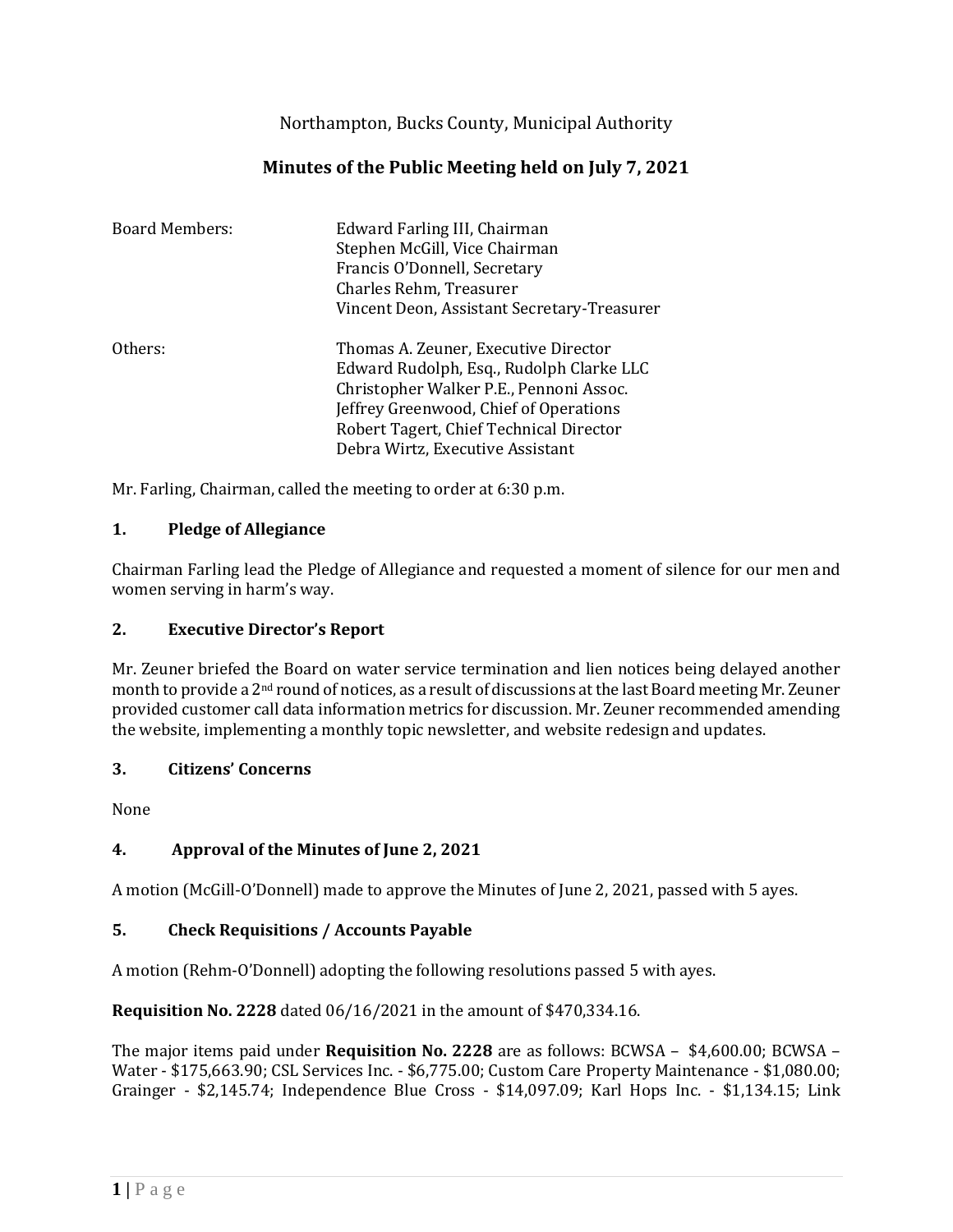Computer Corp. - \$3,803.79; M & M Landscaping - \$3,380.00; M.J. Reider Assoc. - \$1,322.00; PECO - \$14,952.70; Pennoni Assoc. Inc. - \$63,119.77; RIO Supply Inc. - \$44,777.70; Rudolph Clarke LLC - \$16,454.50; TD Card Services - \$1,154.08; Teamsters Health & Welfare Fund - \$19,284.60; USPS - \$7,500.00; Wind River Environmental - \$4,545.00 and \$75,000.00 for payroll.

**Requisition No. 2229** dated 06/30/2021 in the amount of \$606,875.28.

The major items paid under **Requisition No. 2229** are as follows: BCWSA – Sewer - \$393,338.93; Control Techniques - \$4,192.52; Coyne Chemical - \$1,406.00; First National Bank of Newtown - \$59,129.38; Guardian - \$4,042.18; Hajoca Corp. - \$17,387.27; Hannon Auto Service - \$2,237.13; JH Shanahan - \$2.080.00; Karl Hops Inc. - \$1,283.37; LB Water Service - \$2,336.36; Link Computer Corp. - \$3,803.79; M.J. Reider Assoc. - \$1,061.00; Maxsolar Energy LLC - \$1,148.16; Tanner's Lawn & Snow - \$1,091.66; TD Card Services - \$2,828.67; Verizon - \$1,187.56; Warminster Municipal Authority - \$23,433.51 and \$75,000.00 for payroll.

## **6. Laurel Road – Sanitary Sewer Extension (1-S-21) Cost Review**

A motion (Deon-McGill) made to adopt and approve Resolution 2021-1245:

*Subject to receipt by the Authority of payments in the sum of \$122,946.00 from Laurel Road property owners of T.M.P. Nos. 31-046-126, 31-046-127, 31-046-132, and 31-046-131 and executed Project Cost Approval by the subject property owners on or before August 9, 2021, Contract 1-S-21 for the Laurel Road Sanitary Sewer Extension Project is awarded to Passerini and Sons, Inc. of Pipersville, PA in the base bid amount of \$101,561.00.*

*APPROVED AND ADOPTED this 7th day of July 2021* passed with 5 ayes.

#### **7. Release of Cash Escrow, 48 East Holland Road Land Development – DGS Homes LLC**

A motion (O'Donnell-McGill) made to approve a cash escrow release in the amount of \$49,812.01 for Sewer and \$13,086.00 for Water for the development known as 48 East Holland Road as recommended by Christopher Walker of Pennoni Assoc. Inc., passed with 5 ayes

#### **8. Engineering Design Standards – Fire Hydrants**

A motion (McGill-Rehm) made to approve the amendment to the Standard Construction Specification – Public Water System for the hydrant painting specifications in accordance with the amendments provided by the Authority Engineer, passed with 5 ayes.

\*\*7:20 - Mr. Rehm left the Board meeting.

## **9. Addendum to Contract 4-S-A-17 CSL Services Inc.**

A motion (McGill-O'Donnell) made to approve the amendment to Contract 4-S-A-17 with CSL Services Inc. in accordance with their proposal dated June 23, 2021, for sanitary sewer flow metering and authorized the Executive Director to sign on behalf of the Board passed with 4 ayes.